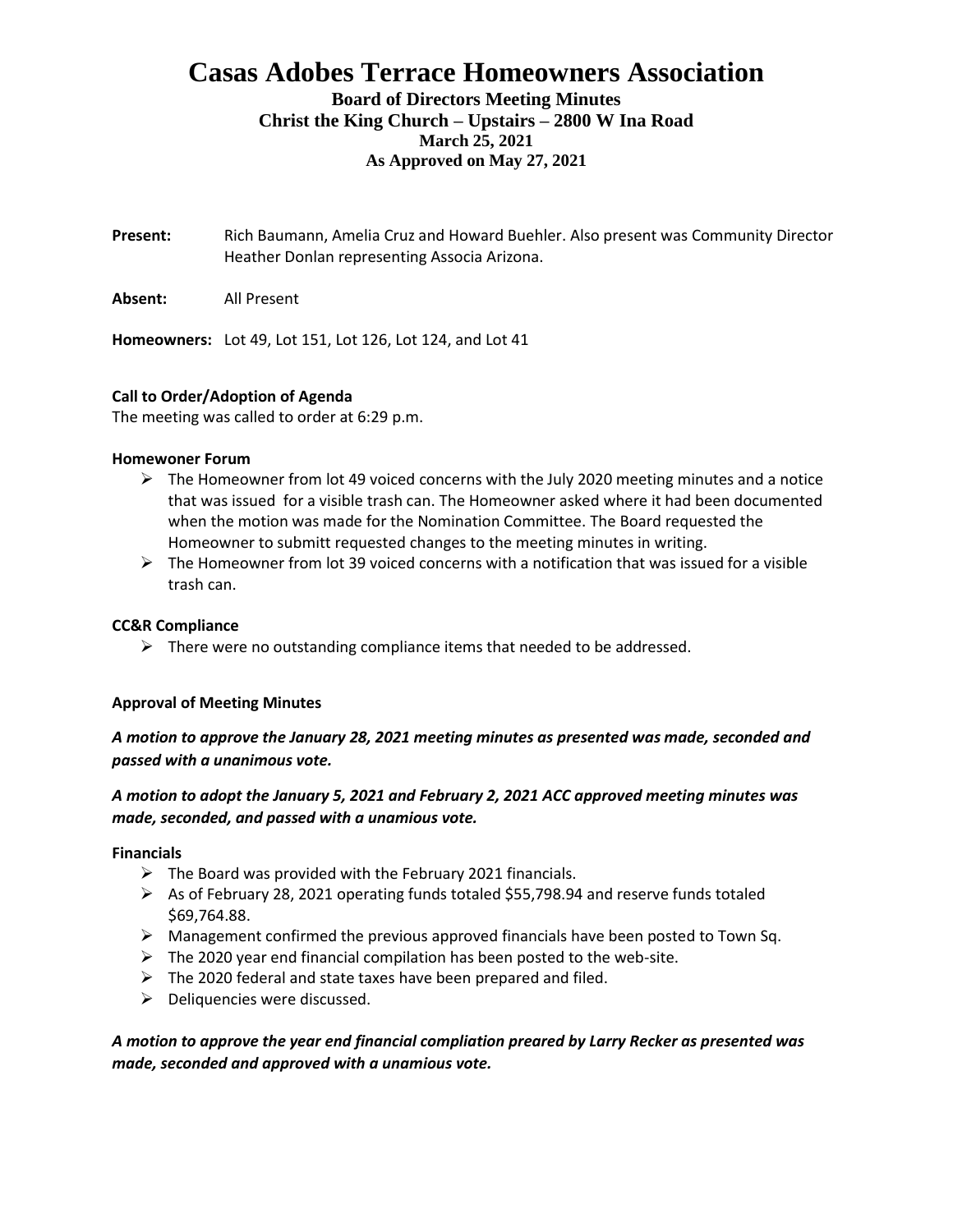# **Casas Adobes Terrace Homeowners Association**

**Board of Directors Meeting Minutes Christ the King Church – Upstairs – 2800 W Ina Road March 25, 2021 As Approved on May 27, 2021**

*A motion to approve the February 2021 financials as presented was made, seconded, and passed with a unanimous vote.* 

#### **Officers, Committee, and Management Reports**

#### Officers/Board member Report

➢ There were no Officers/Board members reports discussed.

#### ACC

 $\triangleright$  The meeting minutes from January 5, 2021 and February 2, 2021 were adopted.

#### Landscape

 $\triangleright$  No updated report was given

#### Website

➢ Discusssed under Old Business

#### Management Report

- $\triangleright$  The Board was provided with a current management report that documented all current management activity.
- $\triangleright$  The 2021 includes an annual office suply fee. The Board disussed a possible management fee increase rather than paying the annual fee.
- $\triangleright$  The Board has this invoice on hold pending further discussion.

#### **Old Business**

Review of Violation Policy & Compliance Letter

 $\triangleright$  Tabled for a working session.

#### AZ House Bills

- $\triangleright$  33-2030 revises flags to allow for first responders without defining what they are or referecning other statuates. The initial bill has been rewritten and now defines perticular first responders.
- ➢ 33-2052 revises signs to allow for common areea for HOA policitiacl purposes subject to reasonable restriction. This bill has has already passed several committees.

Web-site

- $\triangleright$  The software that supports the current web-site will no longer be available after March 31, 2021.
- $\triangleright$  A new website is available for the annual rate of \$850 which includes optional administrative support for an additional \$30 per month.
- $\triangleright$  The current web site remains available must be updated manually.
- $\triangleright$  This item was tabled for further discussion.

## **New Business**

#### Neighborhood Watch

➢ Members of Neighborhood Watch have been researching options of adding trail cameras at each entrance to capture license plate of vehicles coming and going.